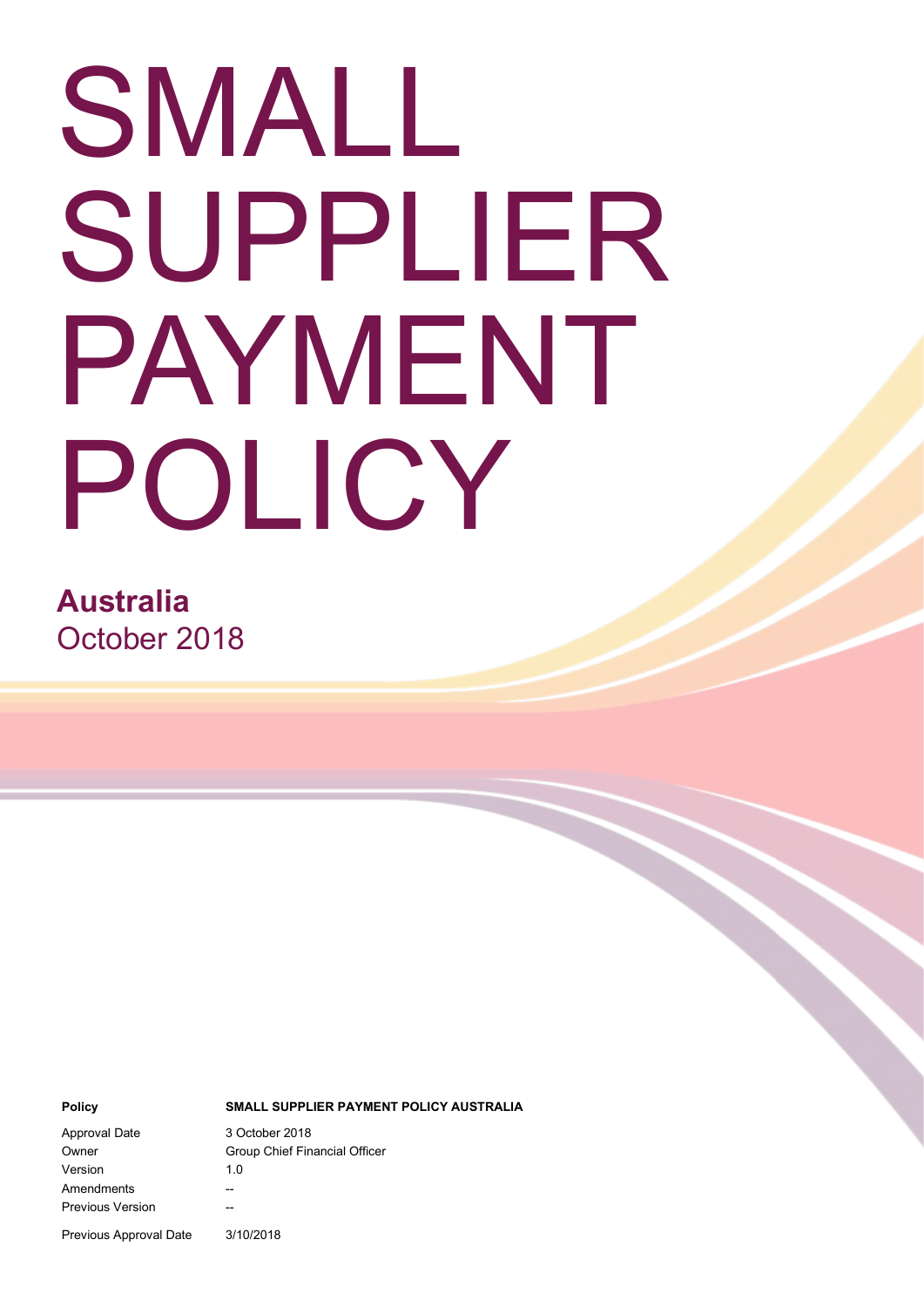### **CONTENTS**

| 1                                                                                      | <b>OVERVIEW</b>                                                             | $\overline{\mathbf{3}}$ |
|----------------------------------------------------------------------------------------|-----------------------------------------------------------------------------|-------------------------|
| 1.1                                                                                    | <b>Purpose</b>                                                              | $\mathbf{3}$            |
| $1.2$                                                                                  | <b>Scope</b>                                                                | $\mathbf{3}$            |
| 1.3                                                                                    | What is covered in this Policy?                                             | $\mathbf{3}$            |
| $\overline{2}$                                                                         | <b>SMALL SUPPLIER PAYMENT CODE</b>                                          | $\overline{\mathbf{4}}$ |
| 2.1                                                                                    | <b>General Principles and Guidelines</b>                                    | $\boldsymbol{4}$        |
| 2.2                                                                                    | <b>Eligibility and Application</b>                                          | $\overline{\mathbf{4}}$ |
| 2.3                                                                                    | Approval and application of the Policy                                      | 5                       |
| 2.4                                                                                    | <b>Compliance and Reporting</b>                                             | 5                       |
| 3 <sup>1</sup>                                                                         | <b>CHANGES TO THE POLICY AND APPROACH</b>                                   | 6                       |
| 3.1                                                                                    | Right to review the Policy, criteria and approach                           | $6\phantom{1}6$         |
| <b>APPENDIX 1: BUSINESS COUNCIL OF AUSTRALIA AUSTRALIAN SUPPLIER PAYMENT</b><br>CODE 7 |                                                                             |                         |
|                                                                                        | <b>APPENDIX 2: APPLICATION FORM FOR SUPPLIERS AND STATUTORY DECLARATION</b> | 8                       |
| <b>APPENDIX 3: FREQUENTLY ASKED QUESTIONS</b>                                          |                                                                             | 9                       |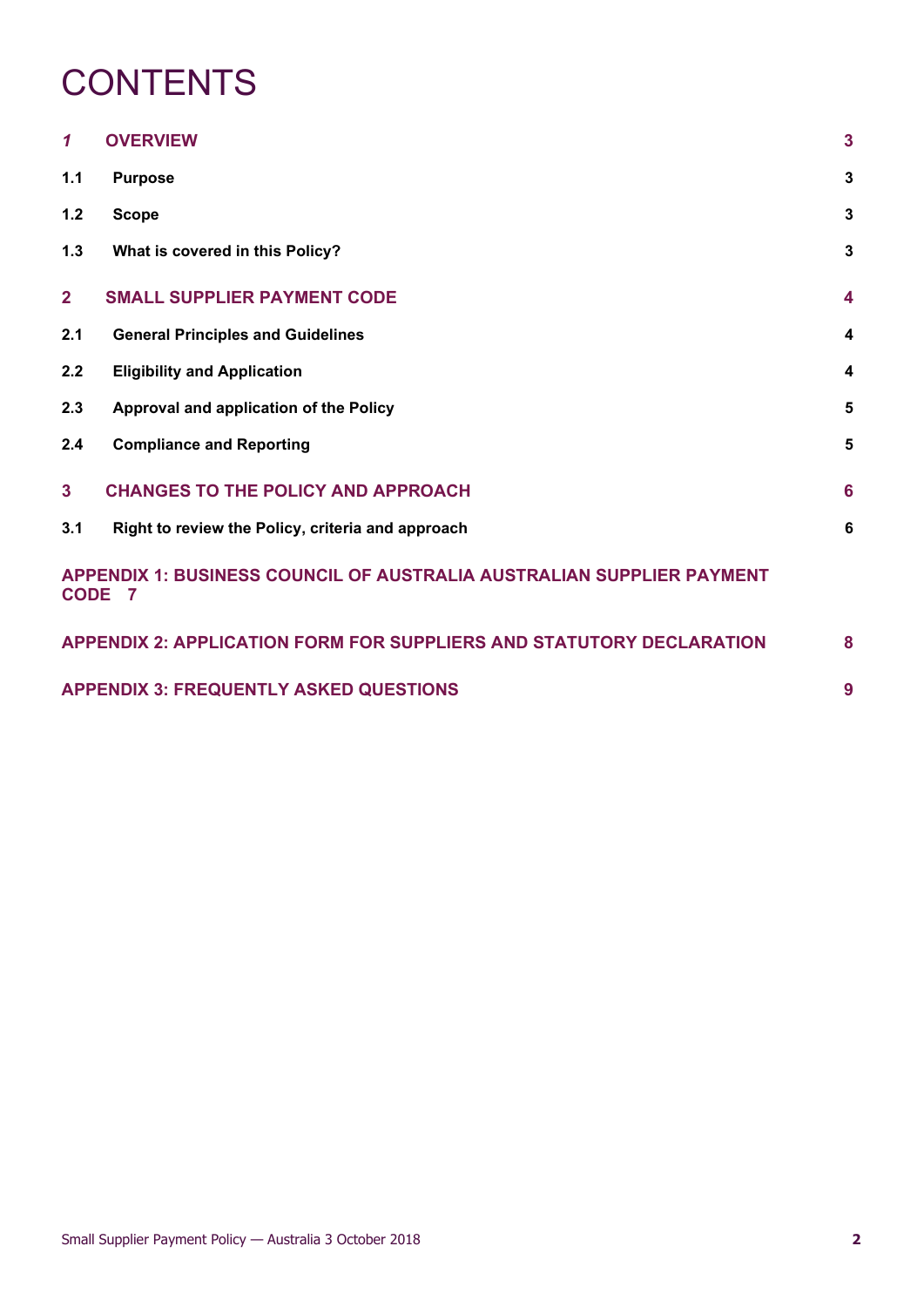## <span id="page-2-0"></span>1 OVERVIEW

### <span id="page-2-1"></span>**1.1 Purpose**

1.1.1 The purpose of this Policy is to provide the framework for Coca-Cola Europacific Partners (CCEP) Australia to manage payment terms for small suppliers. This Policy has been implemented in response to CCEP Australia's voluntary commitment to the Business Council of Australia's Australian Supplier Payment Code and to ensure that small suppliers are not disadvantaged from longer payment terms. CCEP Australia recognises the importance of healthy cash flows for the small supplier community and their contribution to the overall success of our Australian economy.

### <span id="page-2-2"></span>**1.2 Scope**

- **1.2.1** This Policy provides the details on how CCEP Australia will manage their small suppliers through their small supplier programme (Programme), which has been implemented as a result of CCEP Australia's commitment to the Australian Supplier Payment Code. This Policy applies to suppliers to CCEP Australia's business (including Australian Beverages, Alcohol and Coffee, SPC, and Group Office) who meet the CCEP Australia definition of a 'small supplier' (as described in 2.2.1).
- 1.2.2 This Policy may be varied by CCEP Australia from time to time to be consistent with best practice for payment of small suppliers.

### <span id="page-2-3"></span>**1.3 What is covered in this Policy?**

- 1.3.1 General process and administration for suppliers to apply to participate in the Programme.
- 1.3.2 General principles and guidelines governing CCEP Australia's payment terms for eligible 'small suppliers' (as described in 2.2.1).
- 1.3.3 CCEP Australia's Governance and Compliance Reporting requirements for the Programme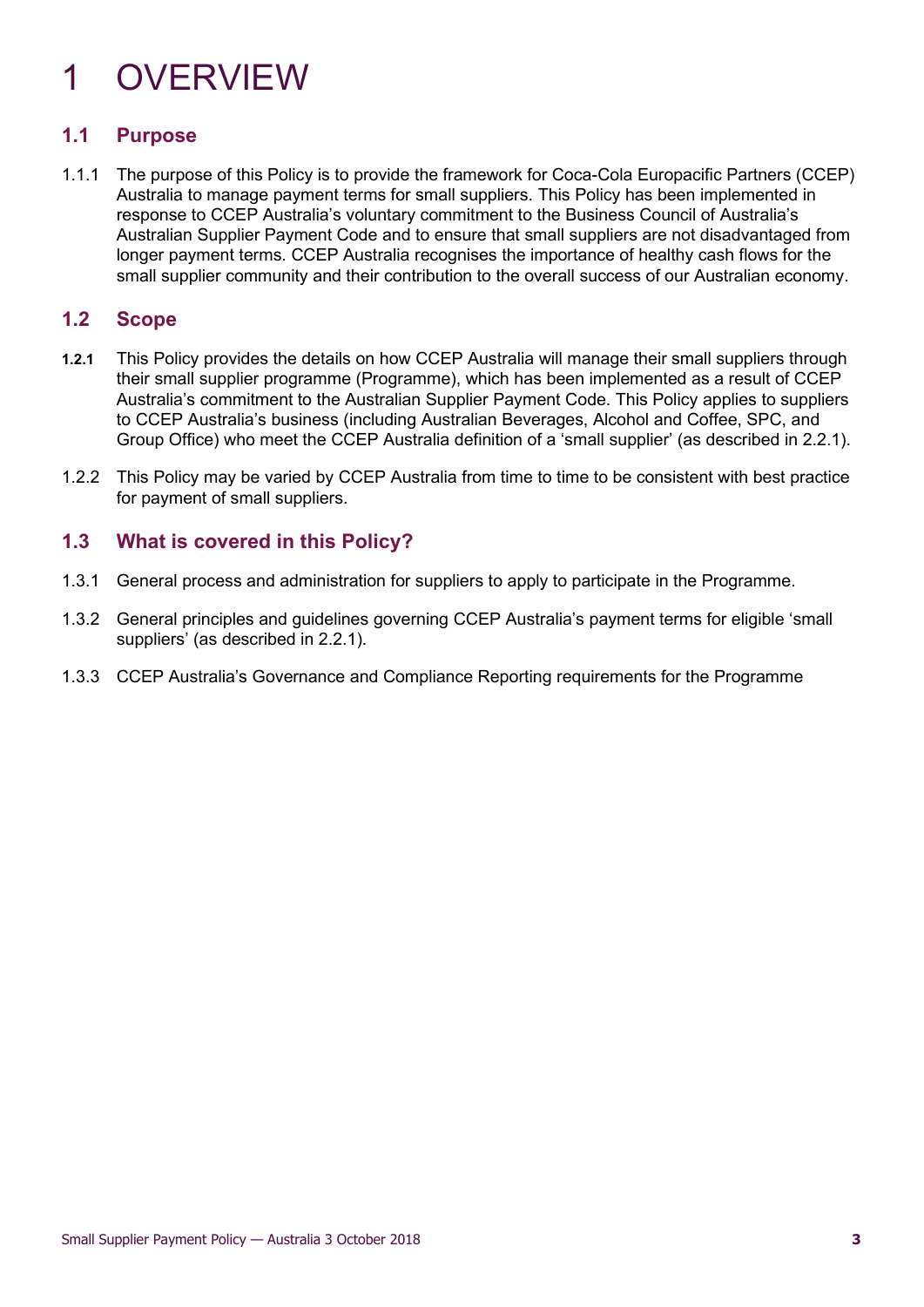### <span id="page-3-0"></span>2 SMALL SUPPLIER PAYMENT CODE

### <span id="page-3-1"></span>**2.1 General Principles and Guidelines**

- 2.1.1 The general principles and guidelines of this Policy are underpinned by the Business Council of Australia's Australian Supplier Payment Code (as found in this link [Business Council of Australia](http://www.bca.com.au/policy-agenda/australian-supplier-payment-code)  [Supplier Payment Code\)](http://www.bca.com.au/policy-agenda/australian-supplier-payment-code).
- 2.1.2 This Policy is designed to ensure that small suppliers are treated fairly and in the spirit of the Business Council of Australia's Small Supplier Payment Code.
- 2.1.3 CCEP Australia acknowledges the importance of providing complete and on-time payment particularly to small suppliers who may be more sensitive to cash flow movements.
- 2.1.4 Any supplier who meets CCEP Australia's 'small supplier' criteria (as described in 2.2.1 below) should apply to CCEP Australia to be considered for participation in the Programme. Eligibility for the Programme will be dependent on the supply of accurate information that demonstrates that the supplier meets the criteria outlined below in section 2.2.

### <span id="page-3-2"></span>**2.2 Eligibility and Application**

- 2.2.1 CCEP Australia defines a 'small supplier' as a supplier who satisfies **all** of the following small supplier criteria (**Criteria**):
	- a) Supplier has annual turnover in the last financial year of less than AUD 10m (exceptions may be applied for a supplier whose business is part of a consolidated group of companies, in which case a supplier should apply for an exception to the general policy position outlined in this Policy at the time of applying for a small supplier status – see also 2.2.2 below); AND
	- b) Supplier has fewer than 20 employees (defined as the number of people that provide labour services to the organisation regardless of the employment status of employees being casual, permanent or part time)
	- c) A supplier who can demonstrate in its application (see section [2.2.3](#page-3-3) below) that they satisfy all of the above Criteria can apply to be participate in the Programme.
- 2.2.2 CCEP Australia will consider exceptional circumstances and any other documentation that the supplier includes as part of its application. CCEP Australia may in its absolute discretion allow a supplier to be part of the Programme on these exceptional circumstances.
- <span id="page-3-3"></span>2.2.3 To apply to participate in the Programme, a supplier must:
	- a) Complete the application form with the accompanying statutory declaration (Appendix 2) signed by an authorised business signatory, for example the MD, CFO or equivalent senior officer or company director.
	- b) Submit the completed application form via email to the following address: [sscode@ccamatil.com](mailto:sscode@ccamatil.com)
- 2.2.4 CCEP Australia reserves the right to verify the information provided in a supplier's application through its own internal and/or external practices. CCEP Australia also reserves the right to request more information at any time from a supplier until it is satisfied that a supplier meets the required Criteria to CCEP Australia's satisfaction.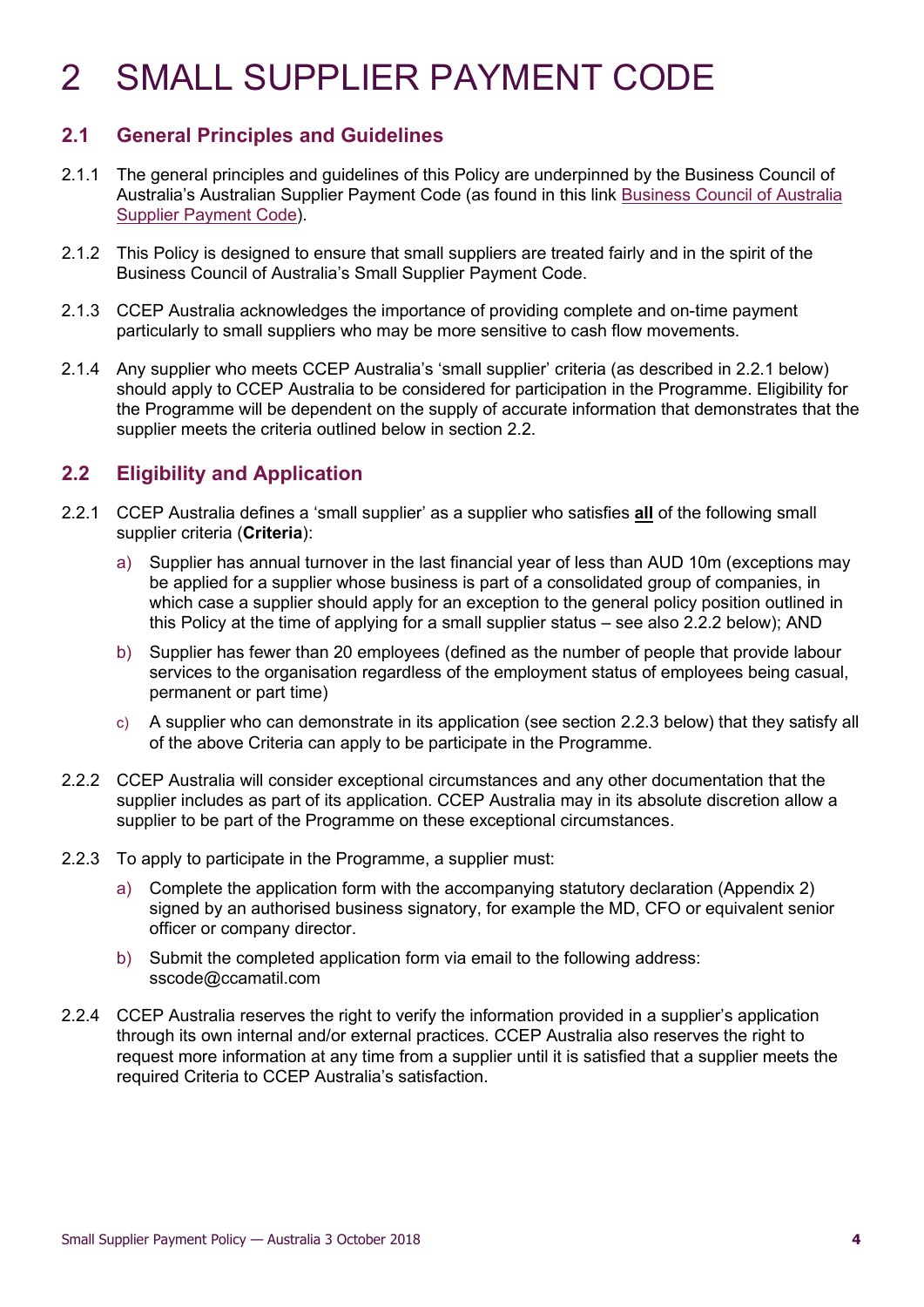### <span id="page-4-0"></span>**2.3 Approval and application of the Policy**

- 2.3.1 If a supplier is determined by CCEP Australia to be eligible to participate in the Programme, the supplier will receive email confirmation from CCEP Australia confirming their acceptance. CCEP Australia endeavours to let suppliers know whether they have been accepted to participate in the Programme within 30 days of CCEP Australia receiving a fully completed application that complies with this Policy.
- 2.3.2 Suppliers determined by CCEP Australia to be eligible to participate in the Programme will have their payment terms updated automatically in the CCEP Australia system to reflect that the payment terms with that supplier will be 30 days from the date of receipt of a validly issued tax invoice by CCEP Australia or the provision of the relevant goods/services, whichever is later. These new payment terms will be applicable to invoices raised after the date of the supplier's confirmation of acceptance into the Programme issued by CCEP Australia. All other terms and conditions relating to the arrangement between CCEP Australia and the eligible supplier will not be affected.
- 2.3.3 Suppliers must inform CCEP Australia should their status change and they cease to satisfy any of the Criteria.
- 2.3.4 CCEP Australia also reserves the right at any time to audit any small supplier participating in the Programme for the purposes of ensuring they satisfy the Criteria and are complying with the Policy. If CCEP Australia determines that a supplier no longer satisfies any of the Criteria or the supplier otherwise does not comply with this Policy, CCEP Australia may notify the supplier that it is no longer eligible to participate in the Programme and move such supplier back to CCEP Australia's standard payment terms.
- 2.3.5 Suppliers who qualify to participate in the Programme and obtain the benefit of the new payment terms (as described in 2.3.2 above) must use the relevant CCEP Australia Purchase Order process and ensure that their invoices quote Purchase Order numbers.
- 2.3.6 Suppliers must also provide the electronic means of payment together with correct banking, invoice and contact details in order to remain part of the Programme.

### <span id="page-4-1"></span>**2.4 Compliance and Reporting**

- 2.4.1 As mentioned in 2.3.4 CCEP Australia reserves the right to audit any small supplier participating in the Programme for the purposes of ensuring they satisfy the Criteria and are complying with the Policy. If CCEP Australia determines that a supplier no longer satisfies any of the Criteria or the supplier is otherwise not compliant with this Policy, CCEP Australia may notify the supplier that it is no longer eligible to participate in the Programme and move such supplier back to CCEP Australia's standard payment terms.
- 2.4.2 CCEP Australia will work with the Business Council of Australia to provide compliance reporting to ensure that it continues to meet the requirements of the Code. In conjunction with this, CCEP Australia may disclose information regarding its suppliers (including the information provided by suppliers to CCEP Australia as part of the Programme) to the Business Council of Australia.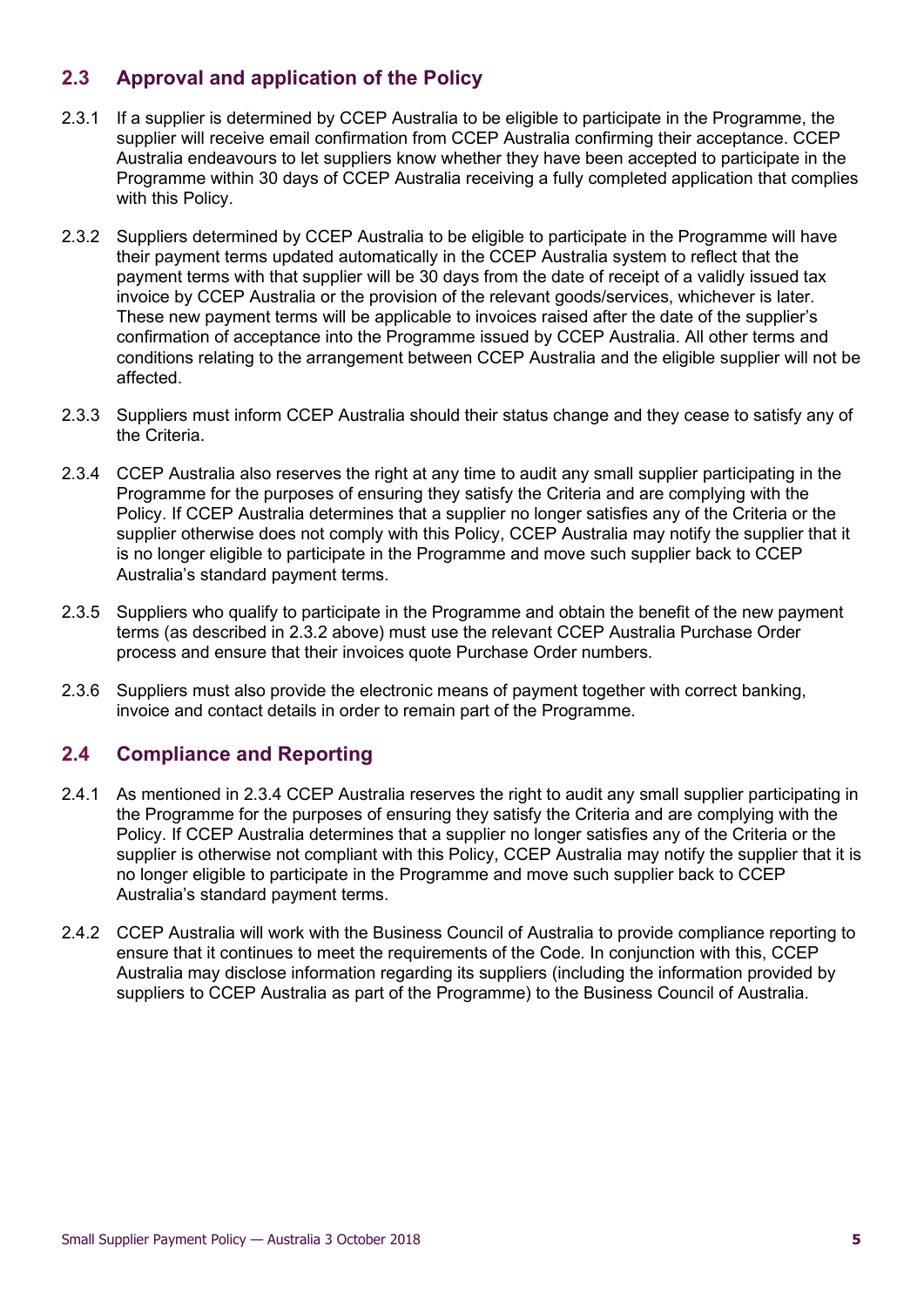### <span id="page-5-0"></span>3 CHANGES TO THE POLICY AND APPROACH

### <span id="page-5-1"></span>**3.1 Right to review the Policy, criteria and approach**

- 3.1.1 CCEP Australia may review this Policy (including, the Criteria) and its approach to participation in the Programme at any time to ensure it is consistent with the Business Council of Australia's Australian Supplier Payment Code, market practice and CCEP Australia's own business practices.
- 3.1.2 CCEP Australia reserves the right to change our policy at any time and will notify participants of any such changes.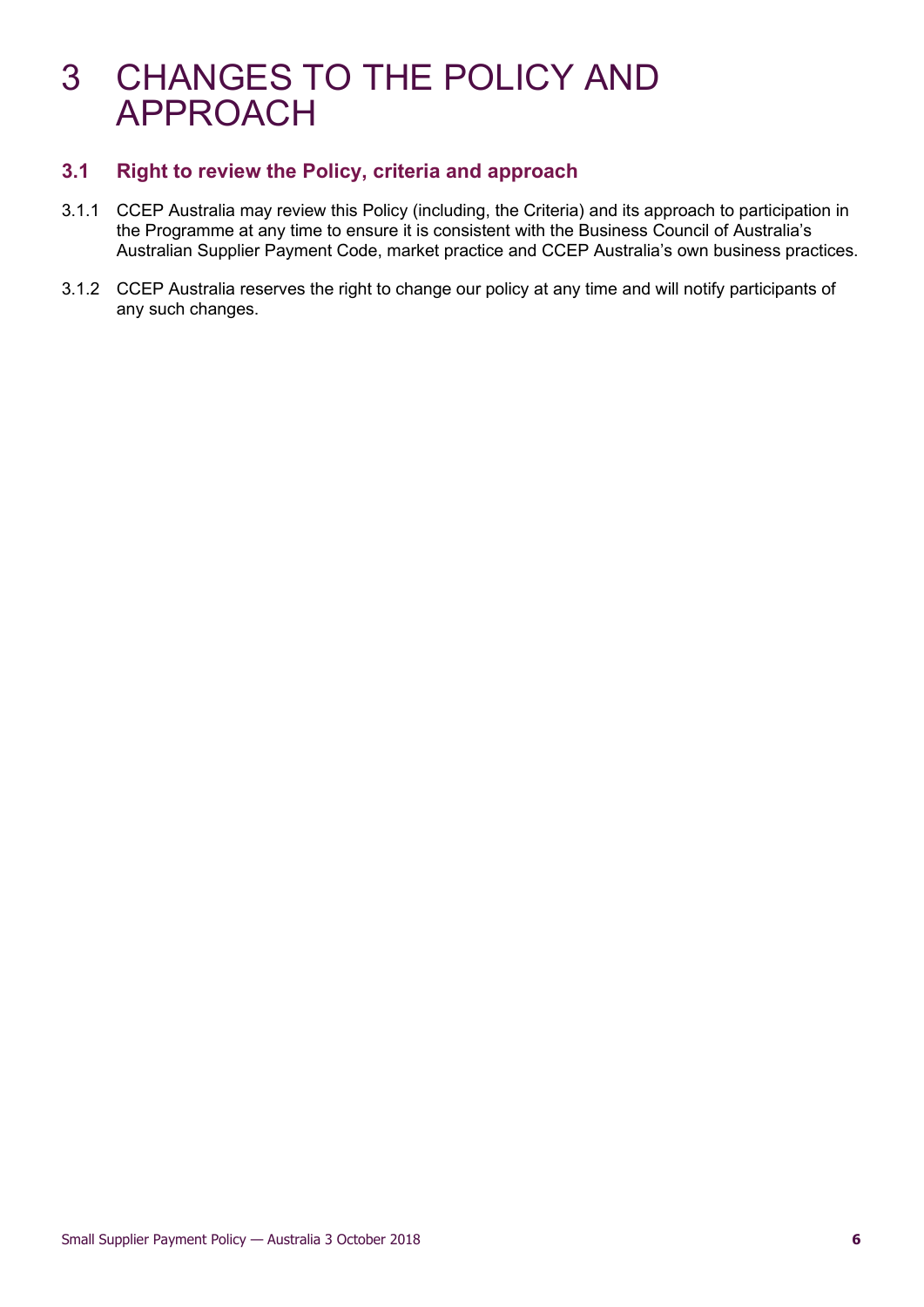### <span id="page-6-0"></span>APPENDIX 1: BUSINESS COUNCIL OF AUSTRALIA AUSTRALIAN SUPPLIER PAYMENT CODE

See link:<http://www.bca.com.au/policy-agenda/australian-supplier-payment-code>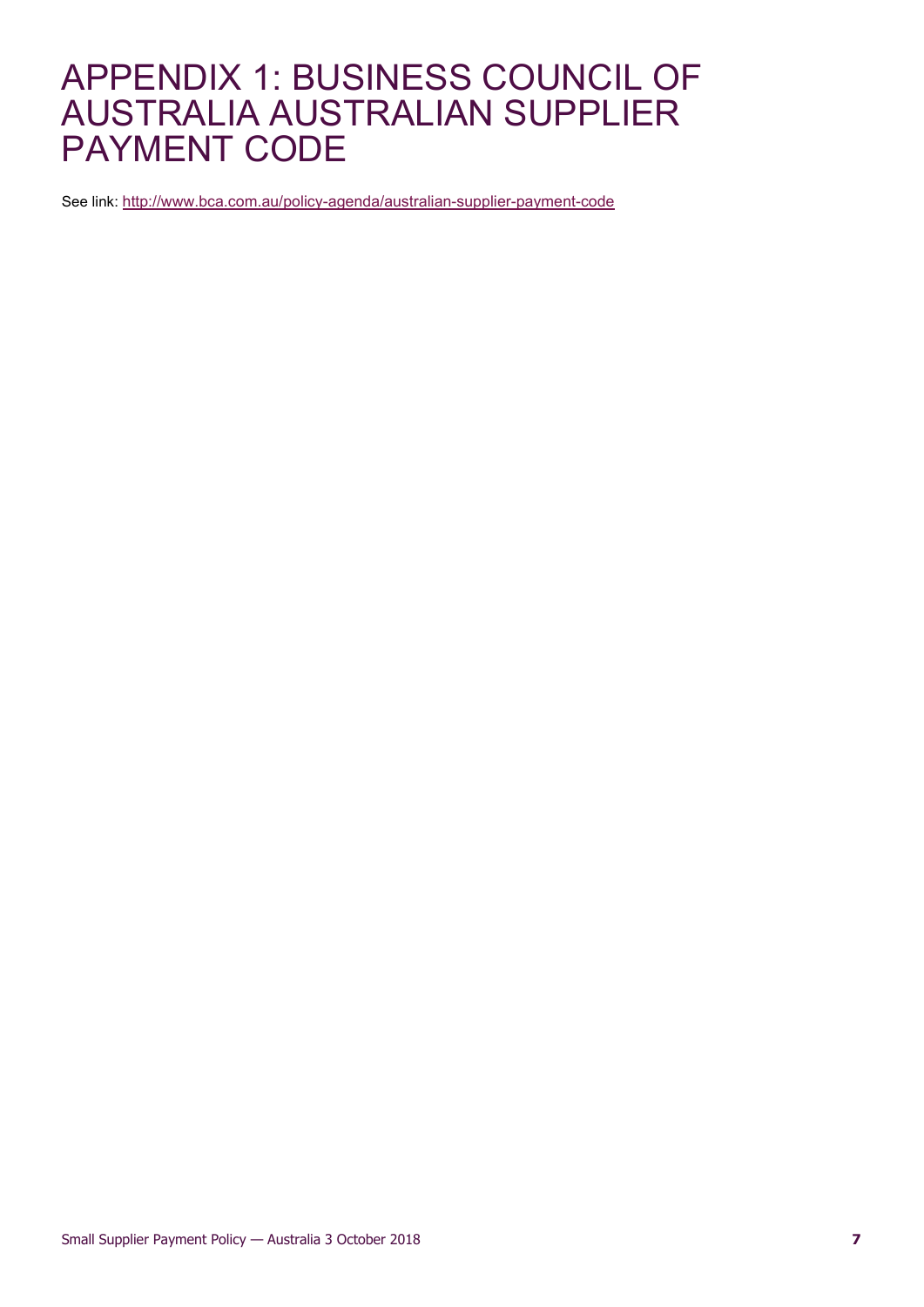### <span id="page-7-0"></span>APPENDIX 2: APPLICATION FORM FOR SUPPLIERS AND STATUTORY DECLARATION